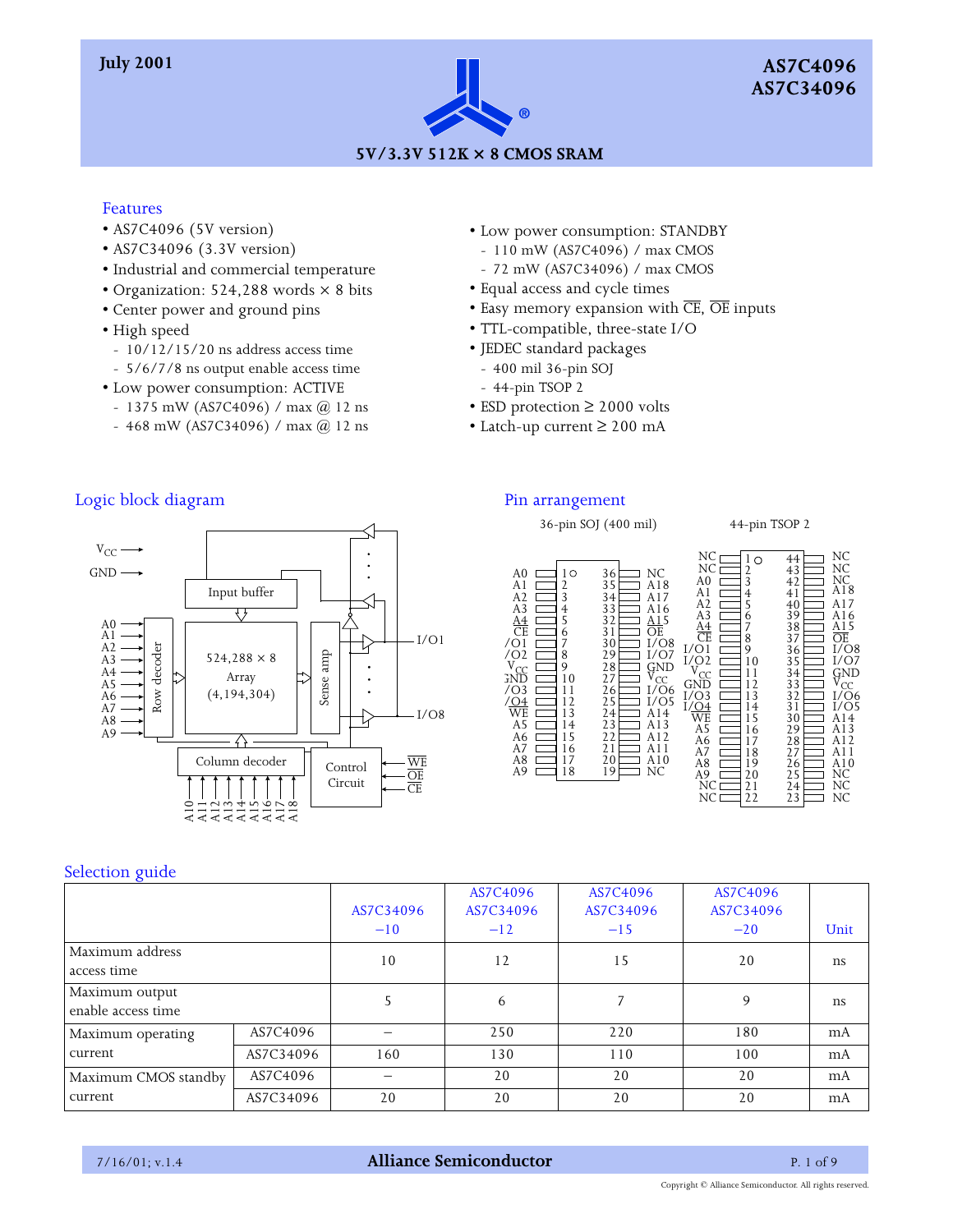#### Functional description

The AS7C4096 and AS7C34096 are high-performance CMOS 4,194,304-bit Static Random Access Memory (SRAM) devices organized as  $524,288$  words  $\times 8$  bits. They are designed for memory applications where fast data access, low power, and simple interfacing are desired.

**®**

Equal address access and cycle times ( $t_{AA}$ ,  $t_{RC}$ ,  $t_{WC}$ ) of 10/12/15/20 ns with output enable access times ( $t_{OE}$ ) of 5/6/7/8 ns are ideal for high-performance applications. The chip enable input  $\overline{\text{CE}}$  permits easy memory expansion with multiple-bank memory systems.

When  $\overline{\text{CE}}$  is high the device enters standby mode. The AS7C4096 is guaranteed not to exceed 110 mW power consumption in CMOS standby mode.

A write cycle is accomplished by asserting write enable ( $\overline{\text{WE}}$ ) and chip enable ( $\overline{\text{CE}}$ ). Data on the input pins I/O1–I/O8 is written on the rising edge of  $\overline{WE}$  (write cycle 1) or  $\overline{CE}$  (write cycle 2). To avoid bus contention, external devices should drive I/O pins only after outputs have been disabled with output enable  $(\overline{\text{OE}})$  or write enable  $(\overline{\text{WE}})$ .

A read cycle is accomplished by asserting output enable ( $\overline{\text{OE}}$ ) and chip enable ( $\overline{\text{CE}}$ ), with write enable ( $\overline{\text{WE}}$ ) high. The chip drives I/O pins with the data word referenced by the input address. When either chip enable or output enable is inactive, or write enable is active, output drivers stay in high-impedance mode.

All chip inputs and outputs are TTL-compatible, and operation is from a single supply voltage. Both devices are available in the industry standard 400-mil 36-pin SOJ and 44-pin TSOP 2 packages.

#### Absolute maximum ratings

| Parameter                           | <b>Device</b> | Symbol           | Min    | Max           | Unit    |
|-------------------------------------|---------------|------------------|--------|---------------|---------|
| Voltage on $V_{CC}$ relative to GND | AS7C4096      | $V_{t1}$         | آ —    | $+7.0$        |         |
|                                     | AS7C34096     | $V_{t1}$         | $-0.5$ | $+5.0$        |         |
| Voltage on any pin relative to GND  |               | $V_{t2}$         | $-0.5$ | $V_{CC}$ +0.5 |         |
| Power dissipation                   |               | $P_{\rm D}$      |        | 1.0           | W       |
| Storage temperature (plastic)       |               | <sup>1</sup> stg | $-6.5$ | $+150$        | $\circ$ |
| Temperature with $V_{CC}$ applied   |               | $T_{bias}$       | $-5.5$ | $+125$        | $\circ$ |
| DC current unto output (low)        |               | $1$ out          |        | 20            | mA      |

NOTE: Stresses greater than those listed under *Absolute Maximum Ratings* may cause permanent damage to the device. This is a stress rating only and functional operation of the device at these or any other conditions outside those indicated in the operational sections of this specification is not implied. Exposure to absolute maximum rating conditions for extended periods may affect reliability.

#### Truth table

| WE |         | Data            | Mode                        |
|----|---------|-----------------|-----------------------------|
|    |         | High Z          | Standby $(I_{SB}, I_{SB1})$ |
|    | ТT<br>п | High Z          | Output disable $(I_{CC})$   |
|    |         | $\rm \nu_{OUT}$ | Read $(I_{CC})$             |
|    | 77      | $\rm \nu_{IN}$  | Write $(I_{CC})$            |

Key:  $X = Don't$  care,  $L = Low$ ,  $H = High$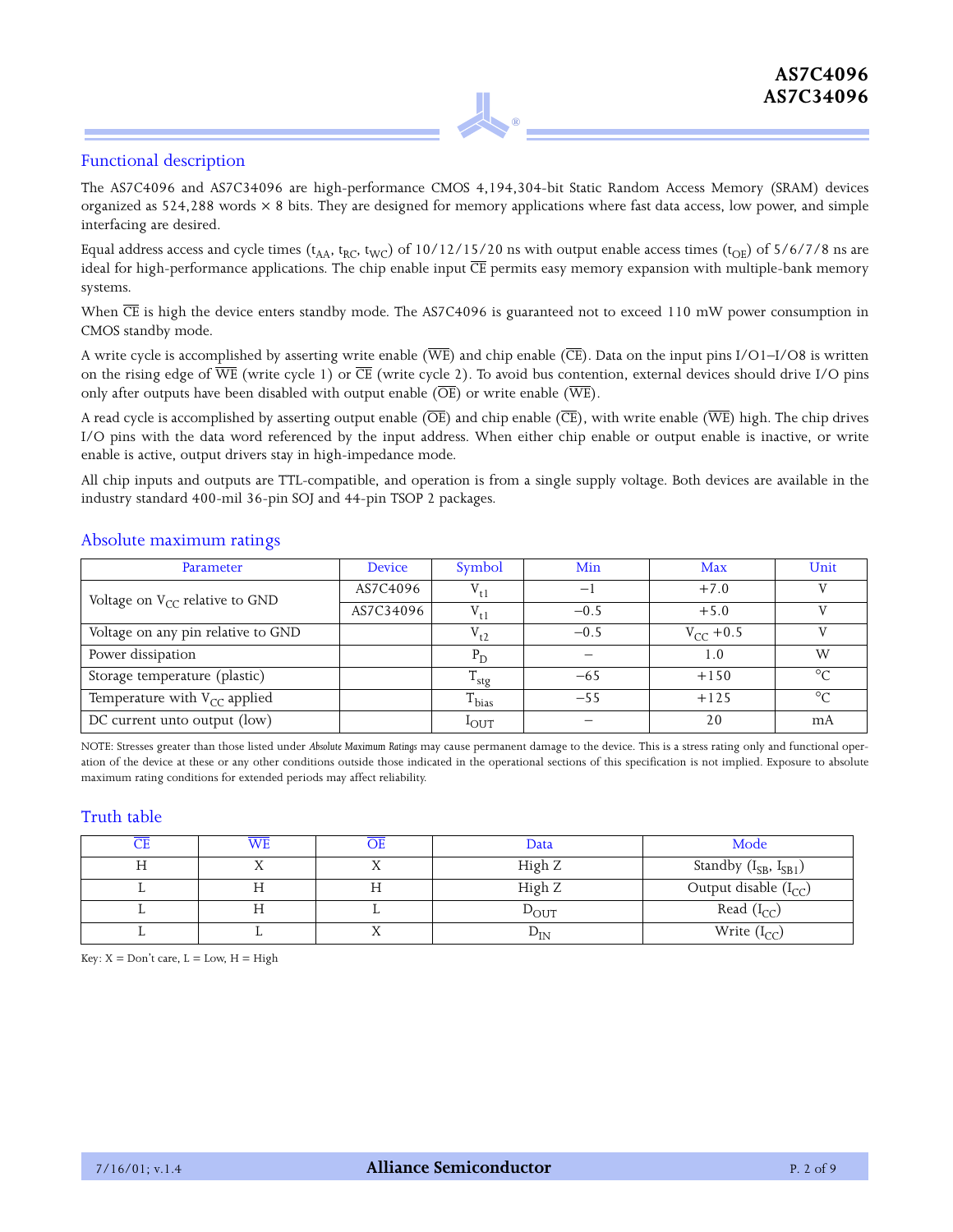

## Recommended operating condition

| Parameter                       |  | <b>Device</b> | Symbol                           | Min                 | Nominal | Max            | Unit           |
|---------------------------------|--|---------------|----------------------------------|---------------------|---------|----------------|----------------|
|                                 |  | AS7C4096      | $V_{CC}$ (12/15/20)              | 4.5                 | 5.0     | 5.5            | $\mathbf{V}$   |
| Supply voltage                  |  | AS7C34096     | $V_{CC}$ (-10)                   | 3.15                | 3.30    | 3.6            | $\mathbf{V}$   |
|                                 |  | AS7C34096     | $V_{CC}$ (12/15/20)              | 3.0                 | 3.3     | 3.6            | $\mathbf{V}$   |
|                                 |  | AS7C4096      | ${\rm V}^{\phantom{1}}_{\rm IH}$ | 2.2                 |         | $V_{CC}$ + 0.5 | $\mathbf{V}$   |
| Input voltage                   |  | AS7C34096     | ${\rm V}^{}_{\rm IH}$            | 2.0                 |         | $V_{CC}$ + 0.5 | $\overline{V}$ |
|                                 |  |               | $\rm V_{II}$                     | $-0.5$ <sup>1</sup> |         | 0.8            | V              |
| commercial<br>Ambient operating |  |               | $^{\perp}$ A                     | $\Omega$            |         | 70             | $\circ$        |
| industrial<br>temperature       |  |               | ᠇᠇<br>$^{\perp}$ A               | $-40$               |         | 85             | $\circ$        |

 $\dagger$   $V_{\text{IL}}$  min = -3.0V for pulse width less than t<sub>RC</sub>/2.

## DC operating characteristics (over the operating range)*<sup>1</sup>*

|                              |            |                                                                                                                                                                  |           |                          | $-10$                    | $-12$                    |              | $-15$                    |     | $-20$                    |     |              |
|------------------------------|------------|------------------------------------------------------------------------------------------------------------------------------------------------------------------|-----------|--------------------------|--------------------------|--------------------------|--------------|--------------------------|-----|--------------------------|-----|--------------|
| Parameter                    | Symbol     | <b>Test conditions</b>                                                                                                                                           | Device    | Min                      | Max                      | Min                      | Max          | Min                      | Max | Min                      | Max | Unit         |
| Input leakage<br>current     | $ I_{LI} $ | $V_{CC}$ = Max, $V_{IN}$ = GND to $V_{CC}$                                                                                                                       |           |                          |                          |                          | $\mathbf{1}$ |                          |     |                          |     | μA           |
| Output<br>leakage<br>current | $I_{LO}$   | $V_{CC}$ = Max, $\overline{CE}$ = $V_{TH}$<br>$V_{\text{OIII}}$ = GND to $V_{\text{CC}}$                                                                         |           |                          |                          |                          |              |                          |     |                          |     | μA           |
| Operating                    |            | $V_{CC}$ = Max, $\overline{CE}$ < $V_{II}$                                                                                                                       | AS7C4096  | $\overline{\phantom{0}}$ | —                        |                          | 250          | $\overline{\phantom{0}}$ | 220 | $\overline{\phantom{0}}$ | 180 | mA           |
| power supply<br>current      | $I_{CC}$   | $f = f_{\text{Max}}$ , $I_{\text{OUT}} = 0$ mA                                                                                                                   | AS7C34096 | $\overline{\phantom{0}}$ | 160                      | $\overline{\phantom{0}}$ | 130          | $\overline{\phantom{0}}$ | 110 | $\overline{\phantom{0}}$ | 100 |              |
|                              |            | $V_{CC}$ = Max, $\overline{CE}$ = $V_{TH}$                                                                                                                       | AS7C4096  | —                        |                          |                          | 60           |                          | 60  | $\overline{\phantom{0}}$ | 60  | mA           |
| Standby                      | $I_{SB}$   | $f = f_{\text{Max}}$ , $I_{\text{OUT}} = 0$ mA                                                                                                                   | AS7C34096 |                          | 60                       |                          | 60           | $\overline{\phantom{0}}$ | 60  | $\overline{\phantom{0}}$ | 60  |              |
| power supply                 |            | $V_{CC} = Max$ ,                                                                                                                                                 | AS7C4096  | $\overline{\phantom{0}}$ |                          |                          | 20           | $\overline{\phantom{0}}$ | 20  | $\overline{\phantom{0}}$ | 20  |              |
| current                      | $I_{SB1}$  | $\overline{\text{CE}} \geq \text{V}_{\text{CC}} - 0.2 \text{V}, \text{V}_{\text{IN}} \leq 0.2 \text{V}$ or $\text{V}_{\text{IN}} \geq$<br>$V_{CC}$ – 0.2V, f = 0 | AS7C34096 | $\overline{\phantom{0}}$ | 20                       | $\overline{\phantom{0}}$ | 20           |                          | 20  | $\overline{\phantom{0}}$ | 20  | mA           |
| Output                       | $V_{OL}$   | $I_{\text{OL}} = 8 \text{ mA}$ , $V_{\text{CC}} = \text{Min}$                                                                                                    |           | $\overline{\phantom{0}}$ | 0.4                      |                          | 0.4          | $\overline{\phantom{0}}$ | 0.4 | $\overline{\phantom{0}}$ | 0.4 | $\mathbf{V}$ |
| voltage                      | $V_{OH}$   | $I_{OH} = -4$ mA, $V_{CC} =$ Min                                                                                                                                 |           | 2.4                      | $\overline{\phantom{0}}$ | 2.4                      | —            | 2.4                      |     | 2.4                      |     | $\mathbf{V}$ |

# Capacitance (f = 1MHz,  $T_a = 25^\circ$  C,  $V_{CC} = NOMINAL)^2$

| Parameter         | Symbol                               | Signals             | <b>Test conditions</b>                         | Max | Unit |
|-------------------|--------------------------------------|---------------------|------------------------------------------------|-----|------|
| Input capacitance | $\mathbin{\smash{\cup_{\text{IN}}}}$ | A, CE,<br>WE.<br>ΟE | $V_{IN} = 0V$                                  |     | pF   |
| I/O capacitance   | $C_{I/O}$                            | I/O                 | $= 0V$<br>$V_{\text{IN}} = V$<br>$v_{\rm OUT}$ |     | pF   |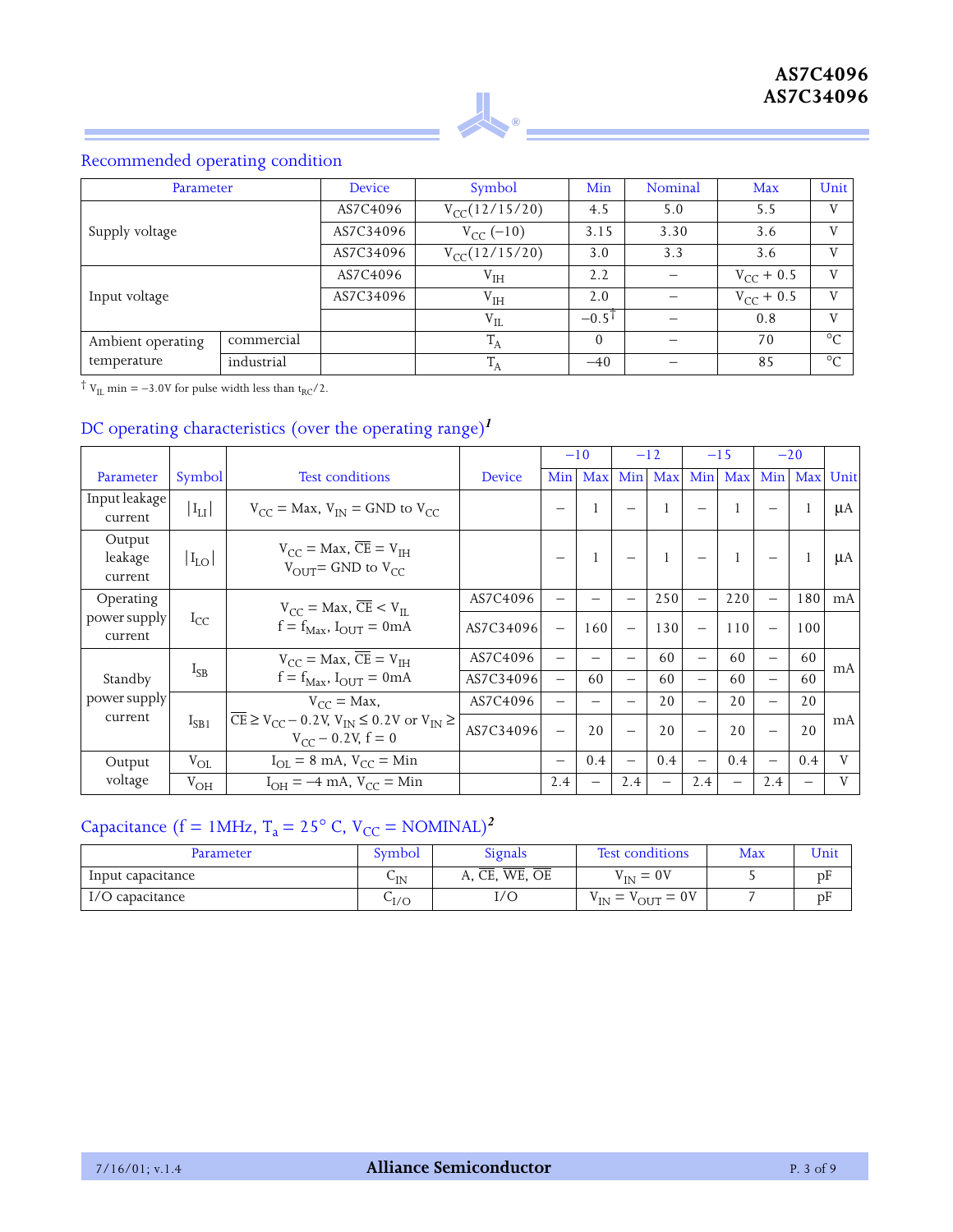

# Read cycle (over the operating range)*3,9*

|                                                  |                 |                          | $-10$          |          | $-12$ |          | $-15$ |          | $-20$ |      |              |
|--------------------------------------------------|-----------------|--------------------------|----------------|----------|-------|----------|-------|----------|-------|------|--------------|
| Parameter                                        | Symbol          | Min                      | Max            | Min      | Max   | Min      | Max   | Min      | Max   | Unit | <b>Notes</b> |
| Read cycle time                                  | $t_{RC}$        | 10                       |                | 12       |       | 1.5      |       | 20       |       | ns   |              |
| Address access time                              | $t_{AA}$        | $\overline{\phantom{0}}$ | 10             |          | 12    |          | 15    |          | 20    | ns   | 3            |
| Chip enable $(\overline{\text{CE}})$ access time | $t_{ACE}$       |                          | 10             |          | 12    |          | 15    |          | 20    | ns   | 3            |
| Output enable $(\overline{OE})$ access time      | $t_{\rm OE}$    | —                        | 5              |          | 6     |          | 7     |          | 8     | ns   |              |
| Output hold from address change                  | $t_{\rm OH}$    | 3                        |                | 3        |       | 3        |       | 3        | —     | ns   | 5            |
| $\overline{\text{CE}}$ Low to output in low Z    | $t_{CLZ}$       | 3                        |                | 3        |       | $\Omega$ | —     | $\Omega$ |       | ns   | 4, 5         |
| $\overline{\text{CE}}$ High to output in high Z  | $t_{CHZ}$       | —                        | 5              |          | 6     |          | 7     |          | 9     | ns   | 4, 5         |
| $\overline{OE}$ Low to output in low Z           | $t_{\rm OIZ}$   | $\Omega$                 |                | $\Omega$ |       | $\Omega$ |       | $\Omega$ |       | ns   | 4, 5         |
| $\overline{OE}$ High to output in high Z         | $t_{\rm OHZ}$   |                          | 5              |          | 6     |          | 7     |          | 9     | ns   | 4, 5         |
| Power up time                                    | $t_{\rm{PI}}$   | $\Omega$                 |                | $\Omega$ |       | $\Omega$ | —     | $\Omega$ |       | ns   | 4, 5         |
| Power down time                                  | $t_{\text{PD}}$ |                          | 1 <sub>0</sub> |          | 12    |          | 15    |          | 20    | ns   | 4, 5         |

## Key to switching waveforms



# Read waveform 1 (address controlled)*3,6,7,9*



## Read waveform 2 (CE, OE controlled)*3,6,8,9*

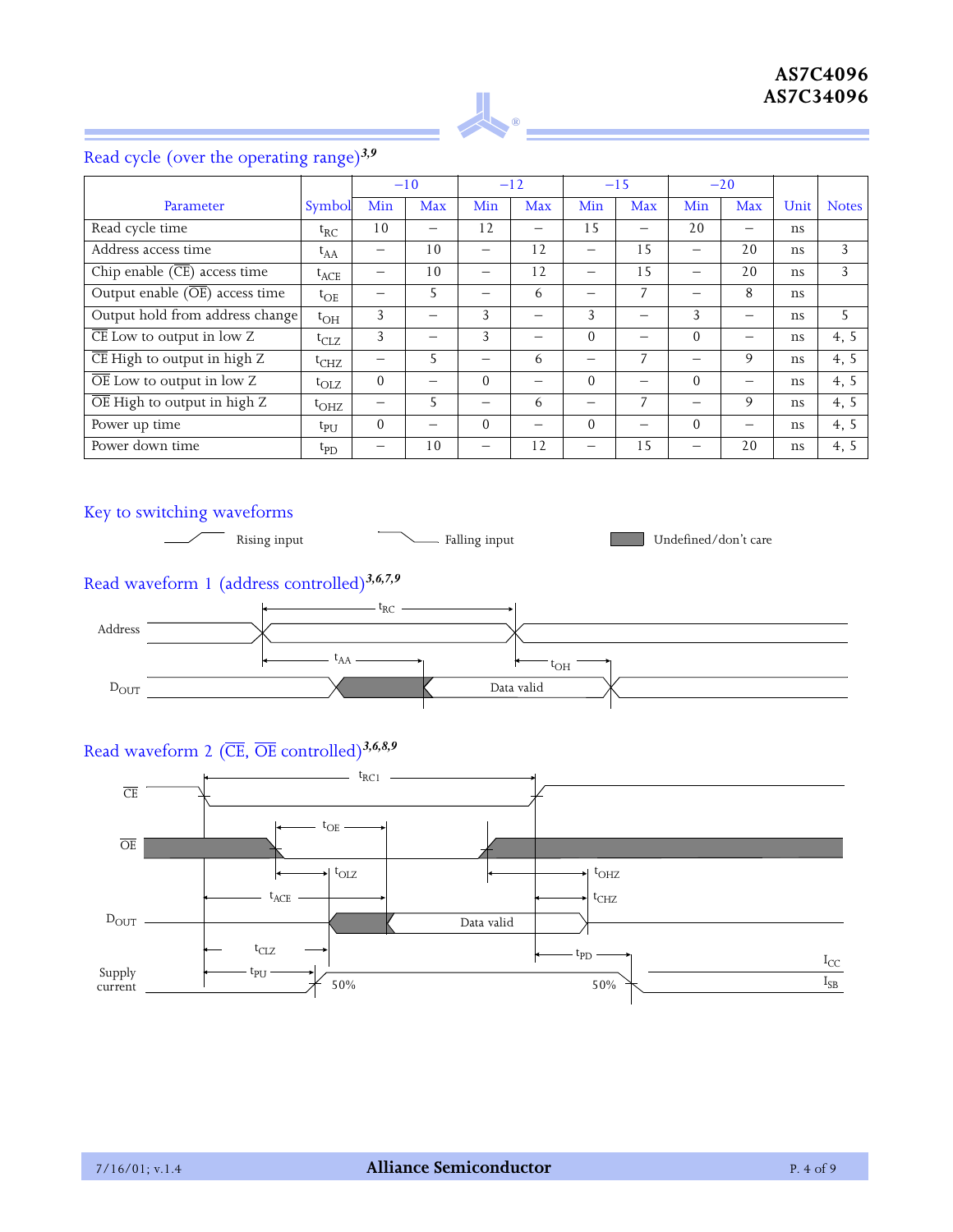

## Parameter Symbol  $-10$   $-12$   $-15$   $-20$ Min Max Min Max Min Max Min Max Unit Notes Write cycle time  $t_{\text{WC}}$  | 10 | – | 12 | – | 15 | – | 20 | – | ns Chip enable (CE) to write end tCW 7 – 8 – 10 – 12 – ns Address setup to write end  $t_{AW}$  | 7 | – | 8 | – | 10 | – | 12 | – | ns Address setup time  $t_{AS}$  | 0 | – | 0 | – | 0 | – | 0 | – | ns Write pulse width  $(\overline{OE} = high)$  t<sub>WP1</sub> 7 - 8 - 10 - 10 - 12 - ns Write pulse width  $\overline{OE} = low \left[\begin{array}{c|c|c|c} t_{WP2} & 10 & - & 12 & - & 15 & - & 20 & - \end{array}\right]$ Address hold from end of write tAH 0 – 0 – 0 – 0 – ns Data valid to write end t<sub>DW</sub> 5 – 6 – 7 – 9 – ns Data hold time  $t_{\text{DH}}$  | 0 | – | 0 | – | 0 | – | ns | 4, 5 Write enable to output in high Z tWZ 0 5 0 6 0 7 0 9 ns 4, 5 Output active from write end tOW 3 – 3 – 3 – 3 – ns 4, 5

## Write cycle (over the operating range)*<sup>11</sup>*

## Write waveform 1 (WE controlled)*10,11*



## Write waveform 2 (CE controlled)*10,11*

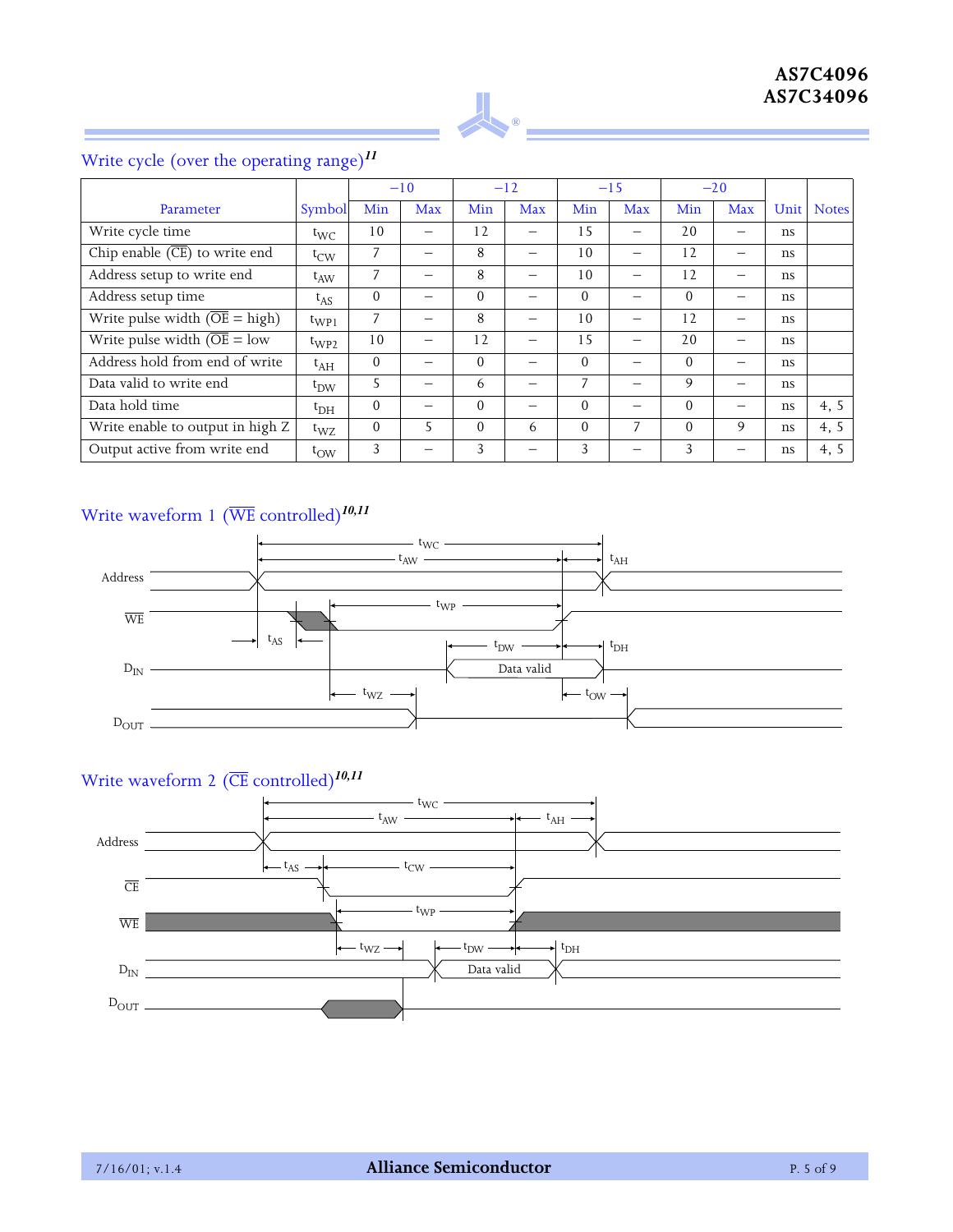

#### AC test conditions

- Output load: see Figure B or Figure C.
- Input pulse level: GND to 3.0V. See Figures A, B, and C.
- Input rise and fall times: 2 ns. See Figure A.
- Input and output timing reference levels: 1.5V.





#### Notes

- 1 During V<sub>CC</sub> power-up, a pull-up resistor to V<sub>CC</sub> on  $\overline{\text{CE}}$  is required to meet I<sub>SB</sub> specification.
- 2 This parameter is sampled, but not 100% tested.
- 3 For test conditions, see *AC Test Conditions*.
- $t_{CLZ}$  and t<sub>CHZ</sub> are specified with C<sub>L</sub> = 5pF as in Figure C. Transition is measured  $\pm$ 500 mV from steady-state voltage.
- 5 This parameter is guaranteed, but not tested.
- 6 WE is HIGH for read cycle.
- $7\qquad \overline{\text{CE}}$  and  $\overline{\text{OE}}$  are LOW for read cycle.
- 8 Address valid prior to or coincident with  $\overline{\text{CE}}$  transition Low.
- 9 All read cycle timings are referenced from the last valid address to the first transitioning address.
- 10  $\overline{\text{CE}}$  or  $\overline{\text{WE}}$  must be HIGH during address transitions. Either  $\overline{\text{CE}}$  or  $\overline{\text{WE}}$  asserting high terminates a write cycle.
- 11 All write cycle timings are referenced from the last valid address to the first transitioning address.
- 12 Not applicable.
- 13 C = 30pF, except at high Z and low Z parameters, where C = 5pF.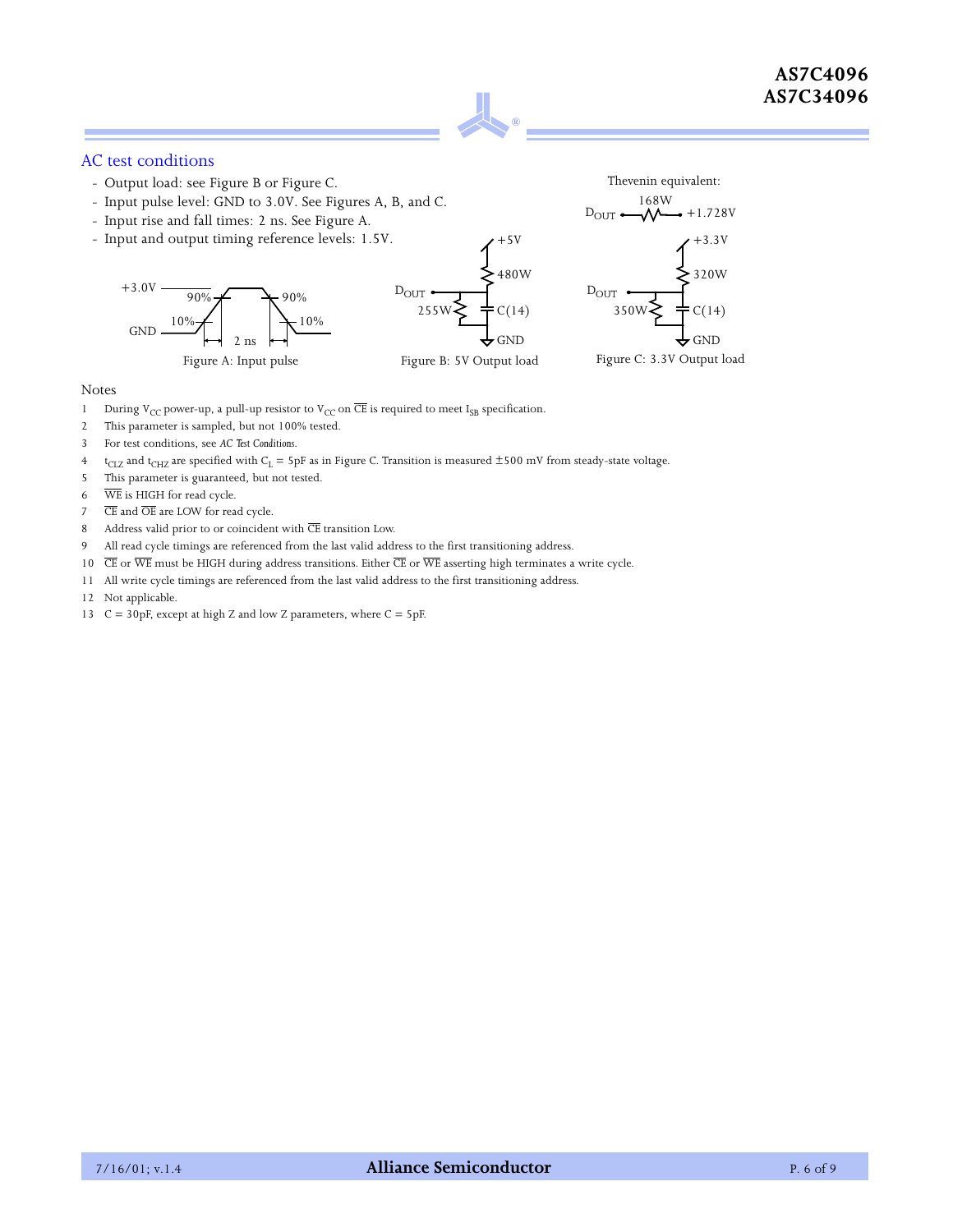

## Typical DC and AC characteristics *<sup>12</sup>*

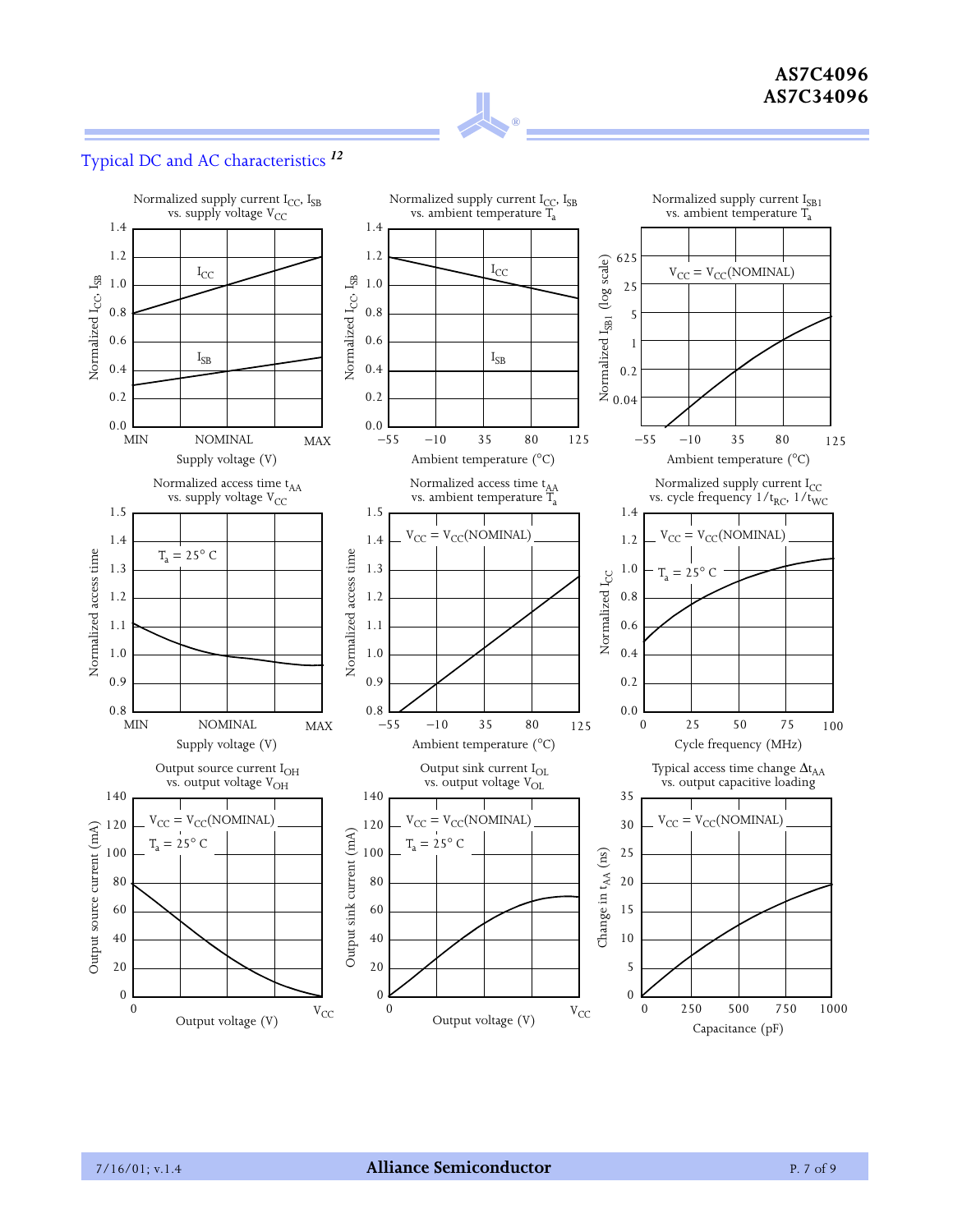## **AS7C4096 AS7C34096**

## Package dimensions



**®**

|                | 44-pin TSOP 2  |                  |  |  |  |  |  |  |
|----------------|----------------|------------------|--|--|--|--|--|--|
|                | Min(mm)        | Max(mm)          |  |  |  |  |  |  |
| A              |                | 1.2              |  |  |  |  |  |  |
| $A_1$          | 0.05           | 0.15             |  |  |  |  |  |  |
| $A_2$          | 0.95           | 1.05             |  |  |  |  |  |  |
| $\mathbf b$    | 0.30           | 0.45             |  |  |  |  |  |  |
| $\overline{C}$ |                | $0.15$ (typical) |  |  |  |  |  |  |
| d              | 18.28          | 18.54            |  |  |  |  |  |  |
| Ε,             | 10.03          | 10.16            |  |  |  |  |  |  |
| E              | 11.56          | 11.96            |  |  |  |  |  |  |
| e              | 0.80 (typical) |                  |  |  |  |  |  |  |
| T.             | 0.40           | 0.60             |  |  |  |  |  |  |



|                | 36-pin SOJ 400 |             |  |  |  |  |  |  |
|----------------|----------------|-------------|--|--|--|--|--|--|
|                | Min(mils)      | Max(mils)   |  |  |  |  |  |  |
| A              | .128           | 0.148       |  |  |  |  |  |  |
| $A_1$          | 0.027          |             |  |  |  |  |  |  |
| A <sub>2</sub> |                | $0.102$ NOM |  |  |  |  |  |  |
| b              | 0.015          | 0.020       |  |  |  |  |  |  |
| b <sub>1</sub> | 0.026          | 0.032       |  |  |  |  |  |  |
| $\mathsf{C}$   | 0.007          | 0.013       |  |  |  |  |  |  |
| D              | .920           | .930        |  |  |  |  |  |  |
| e              | 0.045          | 0.055       |  |  |  |  |  |  |
| E              | 0.400 NOM      |             |  |  |  |  |  |  |
| E              | 0.435          | 0.445       |  |  |  |  |  |  |